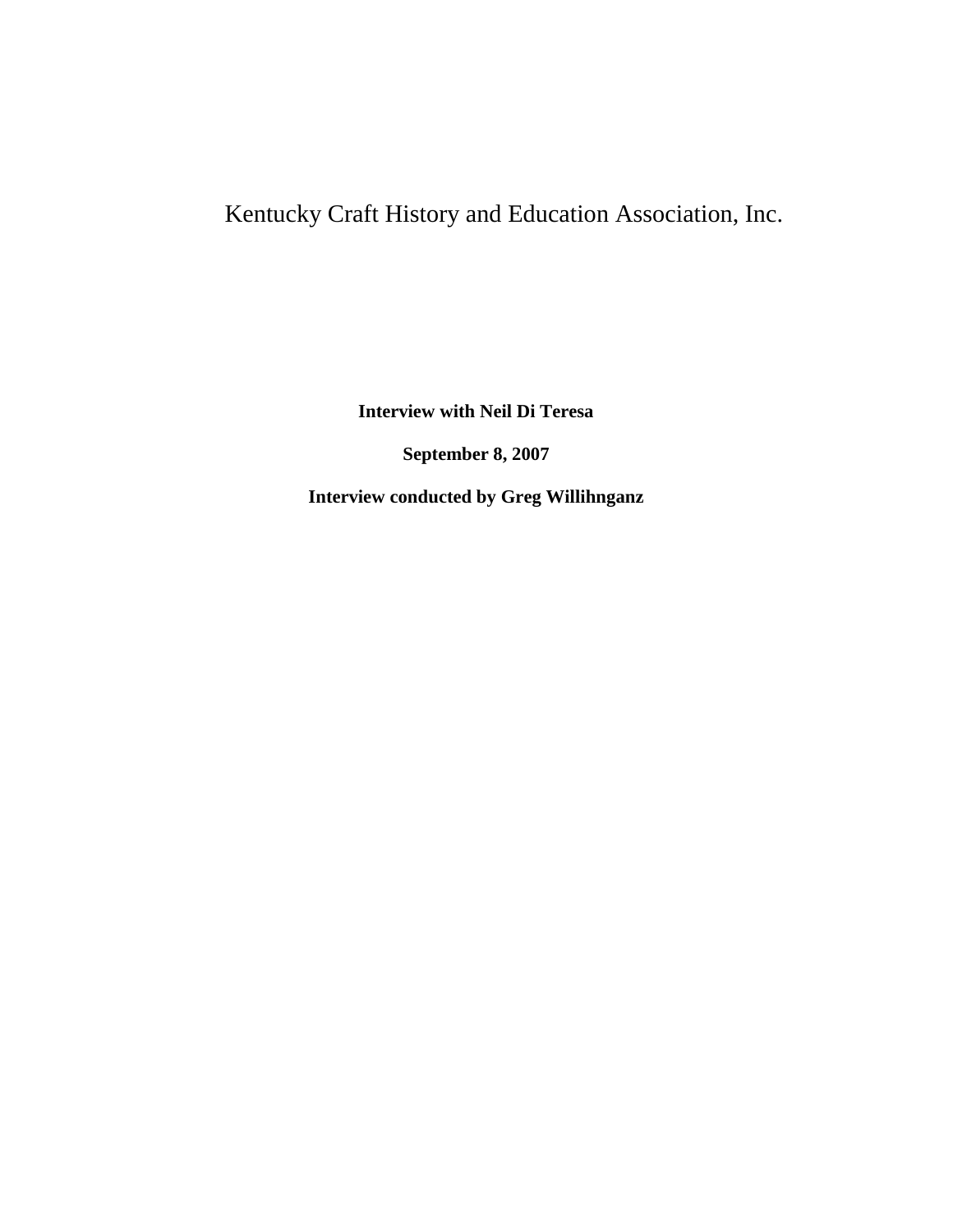DI TERESA: You know I want to look engaging. (Laughter) Do I look engaging?

WILLIHNGANZ: You know smiling is the most important thing you can do to look engaging.

DI TERESA: Oh, okay.

WILLIHNGANZ: It's been my experience that if you do . . . .

DI TERESA: Just smile and you'll be alright.

WILLIHNGANZ: Just smile and whatever.

DI TERESA: Just waiting patiently for the next question. I hope I can do all this.

WILLIHNGANZ: What I'm going to throw at you, it's not real wild. (Laughter)

DI TERESA: Okay.

WILLIHNGANZ: Uh, basically, I'd sort of like to start just if you could just tell me a little bit about . . .

DI TERESA: Have you started already?

WILLIHNGANZ: Uh, yes, it is recording so . . .

DI TERESA: So it got me doing this?

WILLIHNGANZ: Yeah, well (laughter). Tell me a little about yourself as a crafts person; how you got into doing what you do.

DI TERESA: Okay. My early experience that kind of lead into my life of doing puppetry and painting was with puppetry as a child and before I knew it was an art form, I was working with that and it then led into painting and I've had a lifetime of doing all of these things. And actually the kind of unusual thing about the Kentucky Guild is that artists and craftsmen are put together and there is a famous guild called the Southern Highland Handicraft Guild out of North Carolina in which they just have handicrafts or crafts, no painters, no printmakers, or anything like that. So our Guild was unusual from the very beginning and so very exciting to be part of that and we actually did performances with the puppetry program. I directed a program with Berea College then subsequently called, which I originated as a cultural outreach, which is called the Summer Puppetry Caravan for Appalachia. And we did, with student personnel, touring and workshops in the summers and so I was able to work with that particular interest as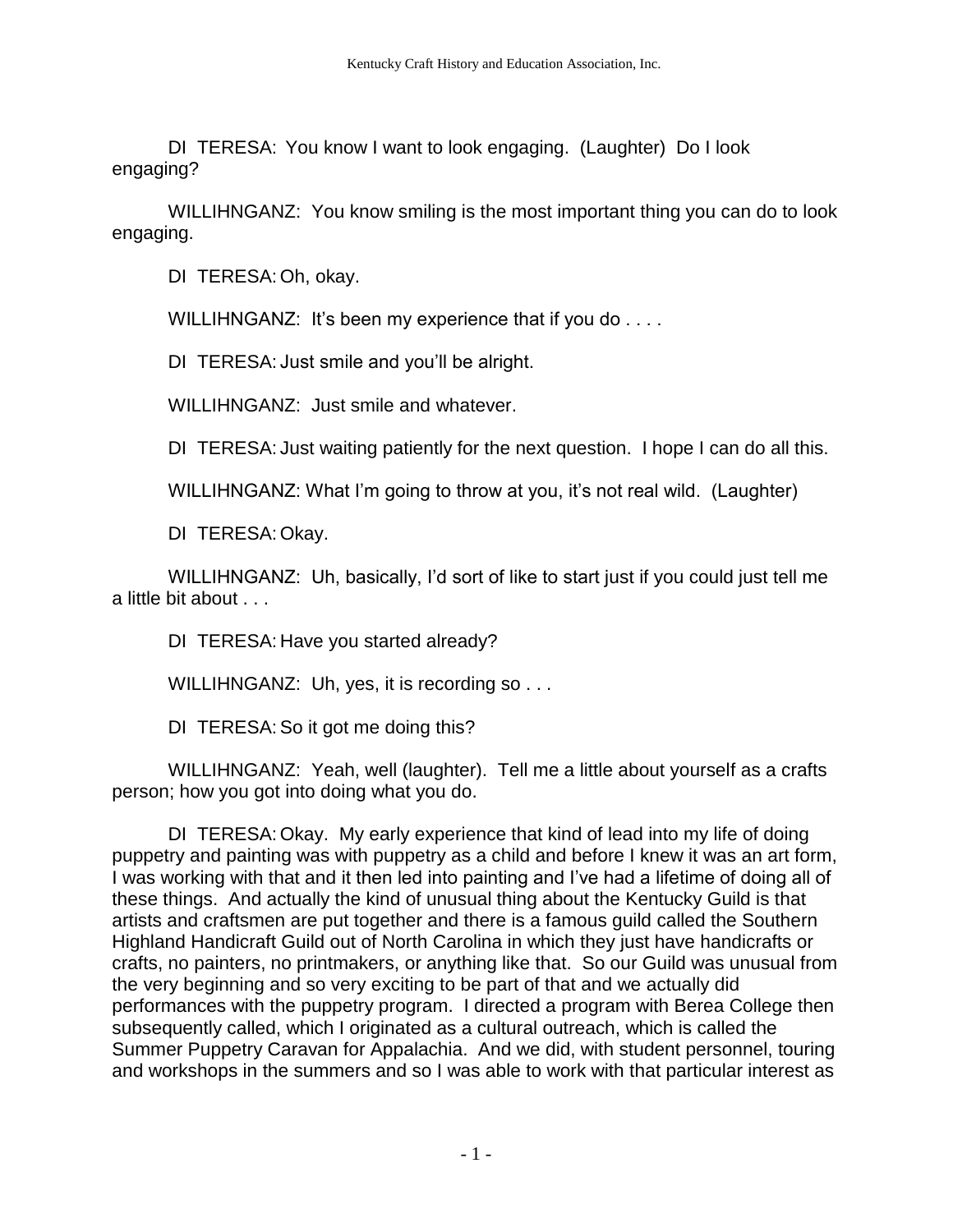well and we did perform at the crafts fair. So for a lot of years we were always there doing performances and we actually sold some puppets, you know, things of that kind.

WILLIHNGANZ: Okay, you've done obviously a lot of canvas work.

DI TERESA: Right.

WILLIHNGANZ: Uh, and then you do puppets as well. Are you still active with puppets?

DI TERESA: The puppets actually, this summer I spent time working with students and we're sort of putting the program to sleep so we're not touring. I've written a book about the caravan called Puppet Man and when I find a publisher maybe this will appear. It's done as a story so its individual puppets tell the chapters. I think it's very interesting myself. (Laughter) In fact, I've been working on it for several years and when I've been away from it for a couple of years, I went back to it and read it again to see where I should start to make changes and I was, I found it really interesting (laughter) as much of a bystander as I could possibly be. So anyhow, doing that, the puppetry caravan, we are offering puppets and set pieces to various museums and other collections who have sponsored us during the time we were touring. There were twenty-five years of touring and so that's where all of those things will be in the future.

WILLIHNGANZ: How old were you when you started into puppet making?

DI TERESA: I thought it was when I was in the fifth grade because we had a class project and we were all doing various things in this and it turned out that Neil was the one who was doing more and more and more and finally it became something that I was doing. Uh, rubbing my nose I think will look cute in this. (Laughter). I'll try not to do that. Uh, but my mom told me that when I was three years old, that was the time of clotheslines for hanging out your clothes, you know. No dryers. And she said I would put strings on my teddy bear and then throw the teddy bear over the line and pull on the strings to make the teddy bear move so I think that was my first, some of my first puppetry experiences.

WILLIHNGANZ: Wow. (Laughter) What drew you to puppets? What is there about them?

DI TERESA: Well, puppetry is an art form but not with a capital A so it's very engaging and many people enjoy puppets who would never go to a museum to see a painting or to see sculpture or some more formal art form or see whatever collections. So, of course that's not my personal, you know. The question is personal so I really have no idea. It's just been a lifelong quest for me, along with painting too and teaching, those things that I just stepped into and never stepped out of.

WILLIHNGANZ: So, have you been able to pretty much devote the majority of your time to your craftwork?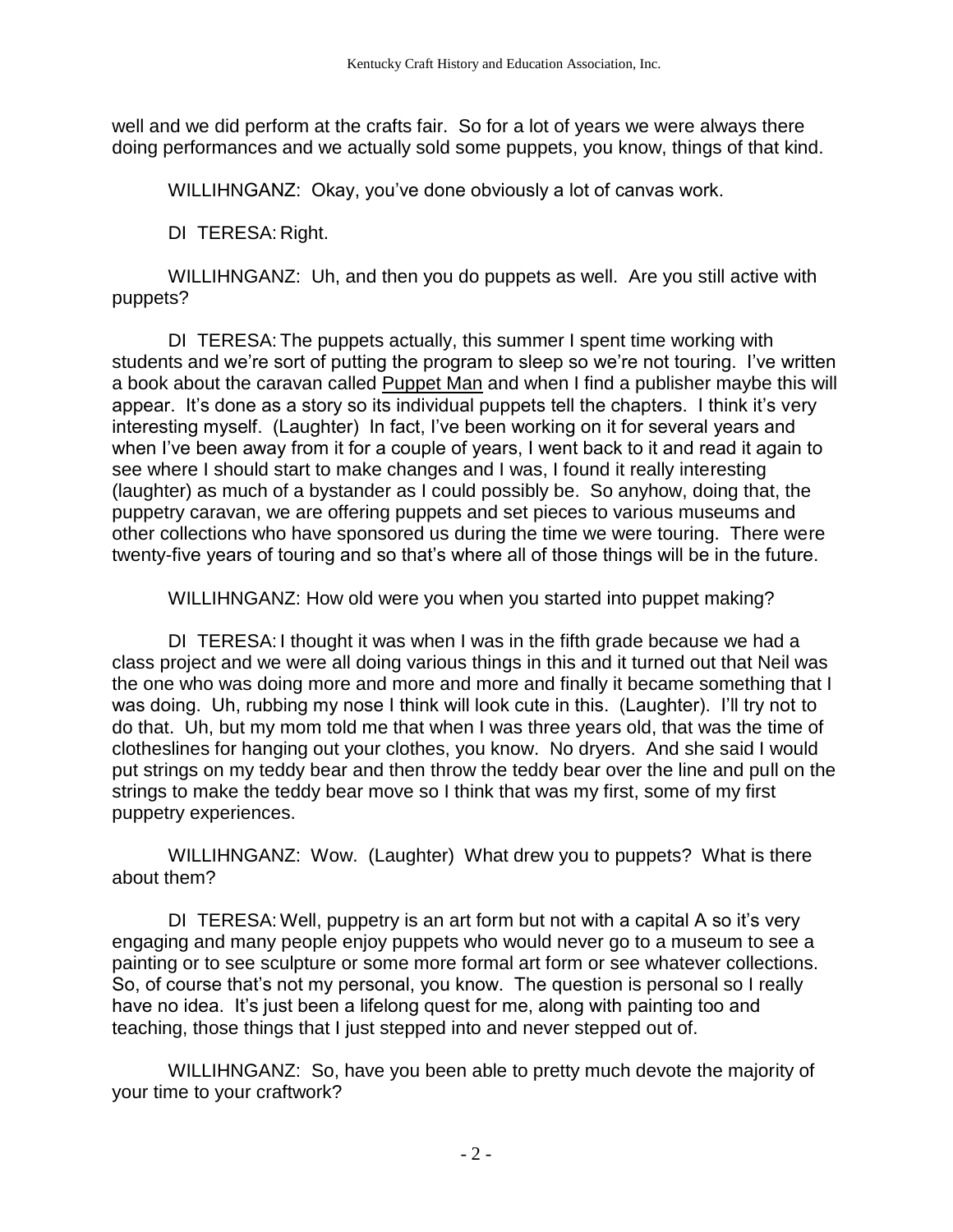DI TERESA: Well, it's really wonderful to be teaching because I, you know, get a paycheck and so it gives me the permission to do some interesting work and unusual things and not worry about something being immediately sellable. Though I think I have a big collection of paintings at home but I don't. Many of my paintings are out in the world which is where I want them to be anyhow. That's where they belong.

WILLIHNGANZ: Could you tell me about this piece behind you?

DI TERESA: This is a painting, it's on canvas. I do both watercolors and acrylics and I began to paint first with oil and as one of my student T.A.'s at the college told me . . . I teach at Berea College, I think I've already said that . . . one of my student T.A.'s said to me or like to tease me about, she said that Neil was painting before acrylics were invented. (Laugher) And that's not quite true. Acrylics were around when I was in graduate school but they were really watery and nasty so today the way we can buy them and they're in nice tubes and they are thick color. It's great. And uh, so I first painted exclusively with oils. When I, the summer after I graduated from Pratt Institute where I went to school, really wonderful art school. I'm so glad I made the choice to go there. I began to paint watercolors just informally and I would, on a day off, I would go to the beach, Martha's Vineyard being on the coast for people who don't know, and I would just have a big number 10 can, one of those big cans and fill it with water from the beach which my organic period. You know the natural water and all that. And so I would just paint and sit on the beach for the day. I'd have some lunch and so that was the beginning of doing a lot of watercolors which I continued and I more or less taught myself watercolor. But my painting style is very intuitive so I learn a lot. And as my wife was just saying comments about Pavarotti who has just passed away, wonderful singer, he said that learning is a lifelong thing and so I'm always learning. I'm always learning. So this is an acrylic painting. At a certain point when acrylics got better, I began to paint with acrylics and I found that they match more closely the way I thought and the way I would work so they do dry quickly. They're very forgiving. Lots of change is possible. And so that's, it's a great media for me and because I am teaching fulltime at Berea, I don't have the extended periods of time that I would have had to do oil painting which does take a lot of forethought and preplanning and so on.

WILLIHNGANZ: Tell me about the composition of this.

DI TERESA: Okay, this particular one is obviously a landscape and, a Kentucky landscape. Something that is I think now kind of interesting is, and will be interesting to others, is that I've been experimenting with the idea of using the computer, particularly Photoshop, as a design tool and this is my response in the  $21<sup>st</sup>$  century to what's happening in design and graphics. And what I'm saying is a lot of people today don't go as far as the canvas. They just do the thing on their computer, print it out and it's finished and I've seen pieces in museums that are done that way. There's no actual material, brush, and paint and all of that. So I wanted to endorse the idea of painting still and so I began to work with this idea which I've worked on several years. I've had students working special projects with me in summers and doing studies and I've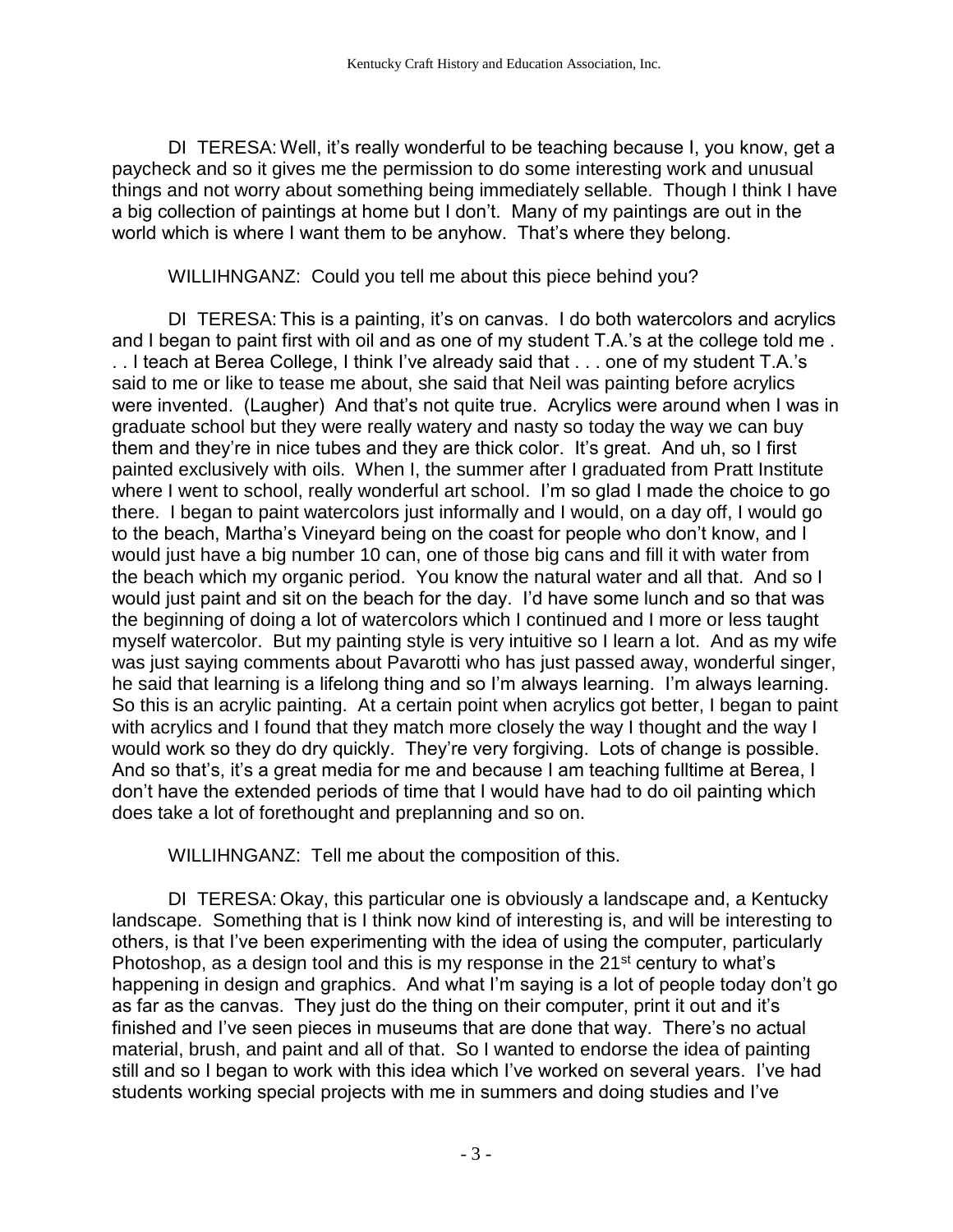worked with them and I had a sabbatical in which I worked on using the techniques. And the whole idea is that the painting is still the supreme thing. The painting is the main thing. So when I did this, I did the research and found all kinds of clippings and photographs that I had and I distorted them, put them in various places, tried them out and I really designed the whole painting to scale before I began painting it. Now the color that I use here is different from what I had and I also made changes. I always make changes as I work because painting is full of surprises for people who are willing to take that walk which I think is what art is about, is having those wonderful surprises. But in this case, like this guy was in another painting that I did about ten years ago and so I was experimenting also working with the students also with the idea of taking drawings and other things that they'd previously done or maybe paintings and incorporating that into the new paintings. And so I took this figure from this other painting. You know, I digitally photographed and I then because you can do all this with Photoshop, I tried it in different locations in the painting. The painting was not finished but it was well on its way and it seemed like a big vacant space so I needed to make the, include some kind of figure or something human, live. So I tried it. At first the figure was very large over here; just the upper part of the figure and it looked like the Incredible Hulk, like the attack. So and see this was the advantage of doing that. I could see if was no good. In the past, I would have had to draw it in, paint it and then decide it was no good, paint it out and then get back again. I had another one where there was a very small figure way in the background and it was so kind on innocuous, almost invisible. That didn't work and then this guy. Try that size and also people who are familiar with Photoshop know you can move things a quarter of an inch, you know, and move it around and change it. Make it lighter, make it darker, etc. And so, before I began the painting of the figure, I had a kind of preview. Lots of changes were made. I want to stress that because it's about to me the painting experience is what this is about. But designing it ahead of time in the way that I now do, facilitates doing this. And so, if I can give myself more freedom as a painter, then I can do a better painting because freedom is what it's about and intuitive and creative work. Also, if I do something complex, I have also worked with and with watercolor in this case I did a 90 inch by 40 inch triptych three panel painting which is the nativity as if it's happening today. And there are different aspects of that which would take some time to talk about but there are fifty-five different figures in it as well as background, foreground and all sorts of things. And there is no way I could have every designed this without using Photoshop. I now have on, and it's a full scale markup of a crucifixion which I'm doing in the same way and typically, one thing I will tell you is, typically, these such paintings are done in the artist's location so Rembrandt painted Dutch peasants in his nativities. I paint Kentucky people, Berea people or people I know. And the artist is often pictured and so I'm on the edge of the canvas. And the artist is not pictured in an important way but in a sort of worshipful way so I'm in both paintings. The location is Berea. The nativity scene is Twin Mountains so if you came to Berea, you could find that. The crucifixion takes place in my storytelling of it, uh, Indian Fort Mountain, east pinnacle, which is very craggy and very rough and stony and such as that so anyhow. So, the same technique I used for this I did that but it's, they're both much more complicated. They are watercolor so watercolor for me has always been a very, it's just an easy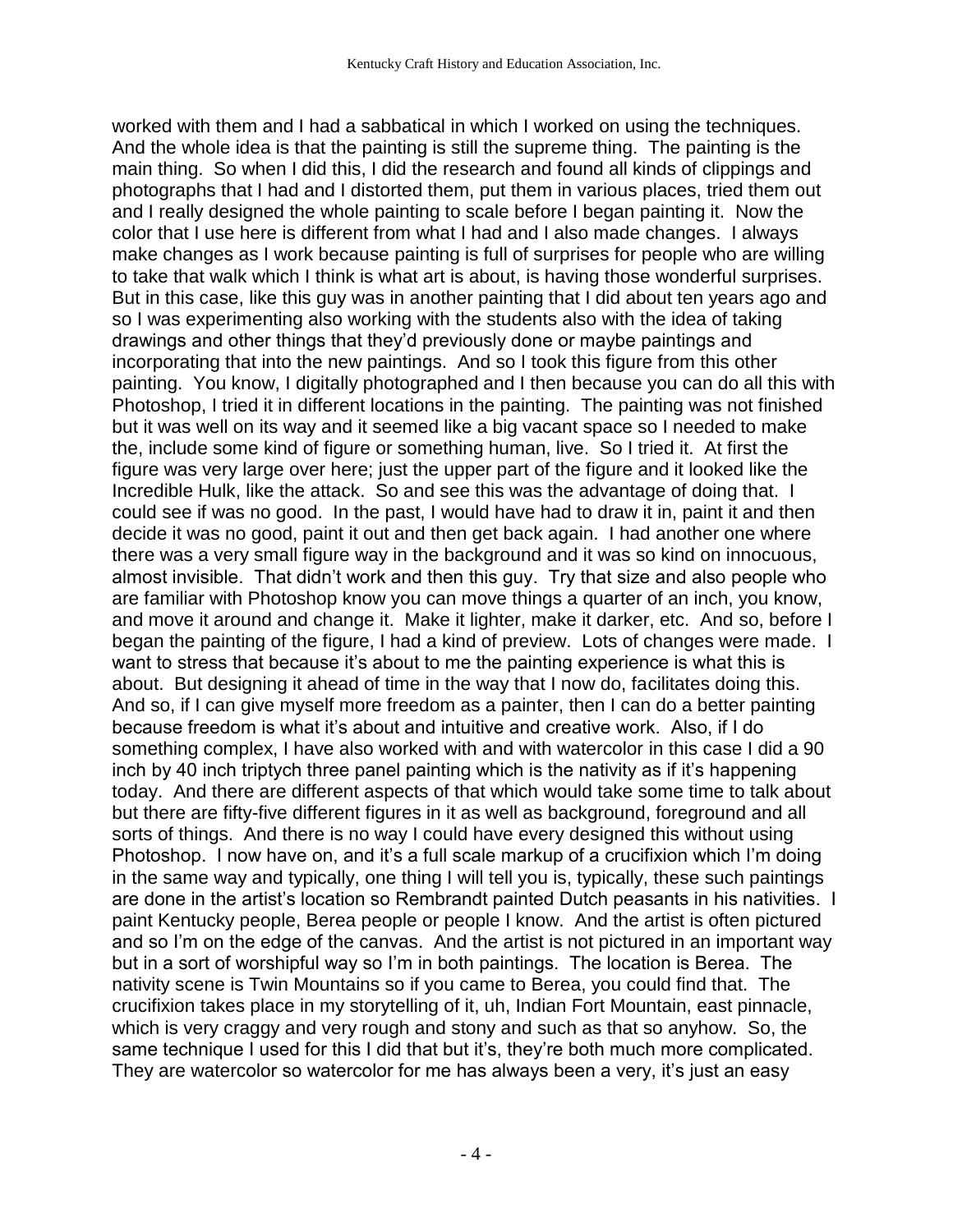media for me to paint in. I know many people really struggle with it and have difficulty but I never did and so it's like puppetry or whatever. I just . . .

WILLIHNGANZ: Forgive my ignorance but is watercolor different than acrylic? I thought . . .

DI TERESA: Yeah, acrylic is ... right. Watercolor is traditionally done on paper. Acrylic is usually done on canvas but could also be done on paper but acrylic paints have as a media, they have water so that's why it might get mixed up. Watercolors are never as insoluble so when you paint with watercolor, if I took a sponge and wiped over that, it would still pick up much of the paint. With acrylic, I could use a scrub brush and then a hose on this. Nothing would happen. So acrylic is a very permanent kind of painting and versus oil painting. Oil painting is said to have what is called inherent vise. In other words, the minute it is finished, it starts to deteriorate. So it gives a lot of people working for museums lots of work because they have to keep restoring these paintings. Acrylic paintings, that isn't the case at all. And I remember you know in the landscape, of course, that's one of our issues, problem with plastic not breaking down the way it should. I was in Italy on sabbatical in Sicily and here's this beautiful countryside and there was a spot of blue in the distance and I thought that is gorgeous. This beautiful rich blue and I thought, I parked my car and told the family to wait and I ran over to see what it was and what it was was a plastic laundry bag out in the middle of this gorgeous landscape. So, you know. It was beautiful in color but I didn't like the idea of it being there after all.

WILLIHNGANZ: Okay. Perhaps we could talk a little bit more about the Guild itself and your involvement. When did you first become aware of the Guild?

DI TERESA: Well, I came to Berea in 1962 and the chairman of the art department was already active in the Guild. He was on the Guild board and the Guild was just getting under way. And he invited me to become a member and it just seemed like very interesting possibility and I did become a member, went to early meetings. The Guild at that time had a lot of educational programs which have since not been continued. They did have quite a lot of funding from the state to support the educational programs and it would be good if again we could get back into that mode because it was a great way for people to engage the arts and crafts directly as an experience and then also incidentally it became a sales room for them as well. So they had a touring train called the Kentucky Guild Train. It was two cars given to the Guild or loaned to the Guild by the L&N Railroad. One of the cars was an exhibition car and the other was a car which housed the director of that and so the director, he would not ride in the car to the different locations. He would drive but the train would move the, so any location in the mountains of Kentucky where there were train tracks, was a valid place and there was lots of interest in that, a tremendous thing. I don't know today whether that would need to be revived but I know that it was very successful at that time, very good.

WILLIHNGANZ: So you joined the Guild back in '62?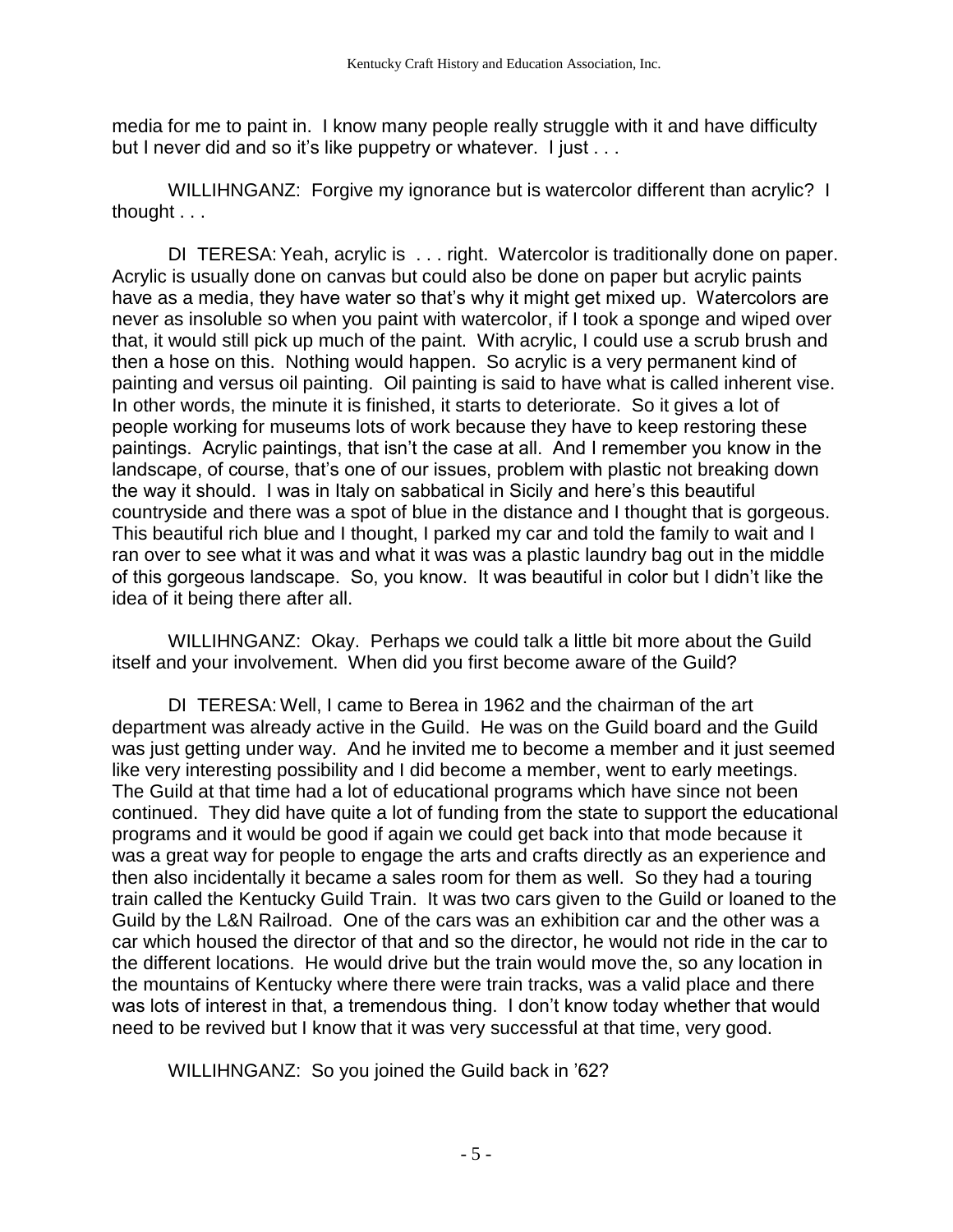DI TERESA: '62, 1962.

WILLIHNGANZ: Wow. Were you there at the first . . . I was talking with Fred Shepherd . . .

DI TERESA: Yes. I remember Fred.

WILLIHNGANZ: he was telling me war stories about the first, the first show they had and going out trooping out into the middle of these fields somewhere and they had no tents and . . . .

DI TERESA: Right. (Laughter)

WILLIHNGANZ: and they, you know, they said, "You want to set up? Here's some blocks and you can set those up with some boards." (Laughter)

DI TERESA: Right. Yeah, the first fair and I was there and I remember Fred very well and we would trade things. We would trade paintings or I also did a lot of fabric pieces, banners in batik and these I found that I could sell at a more reasonable price. I did realize that marketing was part of this too and of course he would, like a potter would have smaller items as well. Other people would do the same. So when we had the first fair, we had no tents. We just sort of went out and I strung up clothesline and hung these batiks and then one of the days, maybe the first day, we had a tremendous storm come up. And the banners that I had were whipping around, you know. They were just going crazy and very sweetly people from Berea who were out at the fair ran up and began to take them down for me. It was very nice and then I had them all piled up in my car. I took them to the art department and put them in our auditorium, which at that time had wooden walls so I could just pin them all up. And then the next day when they were dry and there was no more rain, brought them back out to the fair. And it was very exciting and people, at that time, people came to the fair as a really novel thing. This was before there were a lot of craft shops and stores and before the Kentucky Artisan Center which is just a few years old here in Berea, places like that were available and so the way people got crafts was to go to these fairs and it was really great because we'd have, let's see, Thursday, Friday, Saturday, Sunday. Like four days, or at least three days, Friday, Saturday, Sunday perhaps. People would line up to get in before the ten o'clock opening time. They would wait to buy their tickets and it was great to have that kind of interest and support, really wonderful. And, you know, after that year, I guess we had our first tents. The tents were owned by the Guild and if you reserved a booth, you had the use of a tent. When you went out to the fair, your tent was set up and you worked around that or whatever so. I really loved the, I had some easels and I would paint, I would put paintings in the woods right around. It was great looking and I loved that. And you know, sell some of them and sometimes I painted out there as well. I demonstrated painting and talked to people. It was a great experience.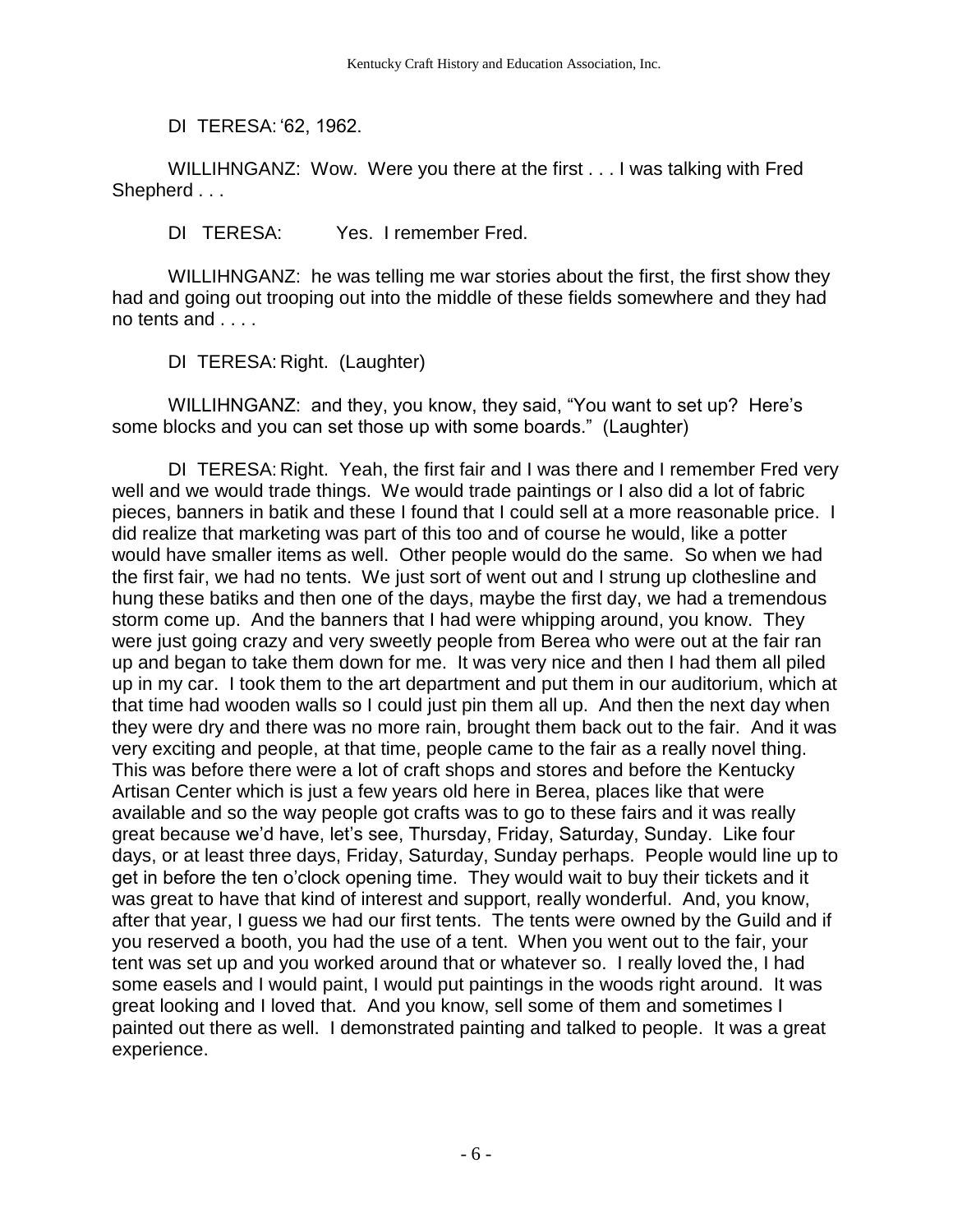WILLIHNGANZ: Fred said that there were a number of people working in watercolors who got rained on and lost a fair amount of work during that.

DI TERESA:Yeah, I'm trying to think about that. I didn't lose anything. I don't know why. (Laughter) I had everything covered in plastic for one thing. I did know enough to do that, still things were whipping around like crazy but not the paintings.

WILLIHNGANZ: So, did you take or conduct any of the classes that the Guild was involved with?

DI TERESA: Hmm. . . . I didn't take any classes. I did, actually probably not. I did a number of workshops and maybe the Guild was involved with that sort of thing. I can't remember who sponsored them but I did a number of workshops in batik at that time so surely was some Guild influence in that.

WILLIHNGANZ: Did you make a lot of friends and acquaintances within the Guild?

DI TERESA: I guess so really because it's been a long time since I've been out at one of our fairs and it has changed a lot so some of the people that I knew probably are retired like the potter you mentioned and other people. So, it was always nice to be there to see people and to sort of renew acquaintances. That was part of the fair and often we would have some kind of a picnic after one of the days of the fair or a Guild meeting or something of that kind with food to follow and that was always very nice. I always like that.

WILLIHNGANZ: Did the Guild contribute to your development as a professional?

DI TERESA: That's quite a question. (Laughter) No, I was perfect from the beginning (Laughter) of course, every experience. Remember I just said Pavarotti said we're always learning. Life is about lifelong learning and I very humbly agree with that and I feel as if everything I do teaches me something and I'm very open to that. And I'm also a good listener so when I was at the fair and people were talking about my work you know, I was listening. They, even a negative comment, a comment that was a question, you know, I think we need to hear everything and I made an effort to do that and to learn.

WILLIHNGANZ: As egalitarian as it is to be open to all experiences what we're really trying to do here is establish the Guild had some value for developing people in the field.

DI TERESA: Oh, of course. Well, I mean the very fact that we had the format, the format of the Guild. And I was frequently asked to be on the Standards Committee which would review the work of people applying to be members of the guild and I would hear again, things from other people. I mean it wasn't like I was taking a class in that but I would hear questions that ceramists had about their craft and other painters or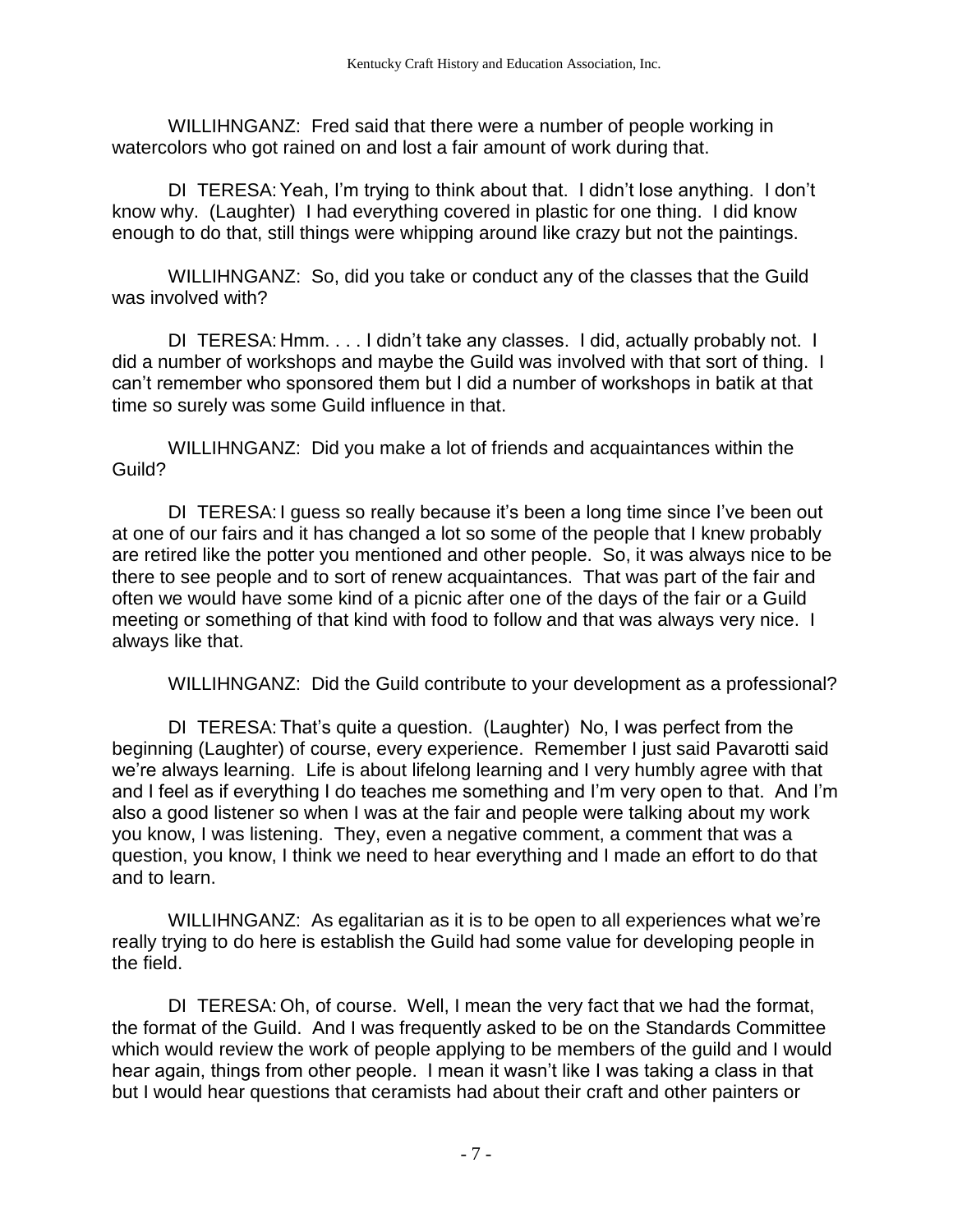other people in the fine arts would whatever, and so it was, I think the format was what it was about, maybe not the formal activities. I was always grateful though that I wasn't, as I said earlier in the interview, I wasn't concerned about earning a living by my art. And so that gave me more freedom than some of the people who did come and Fred Shepherd, he also taught at Murray, so we had some freedom. We had a chance to try out new things without as much threat as somebody who needed to, you know, use it to pay the rent. So, but the Guild gave that opportunity to do, for us to learn, to grow, specifically talk to other people about what they were doing with their art. And we also, the big thing at the fair was trading with other people for their work and they'd trade you for pieces of your work so it was great. I built up a nice collection. For a very long time I had a Fred Shepherd pot until one of my children put an end to that so (laughter).

WILLIHNGANZ: Well, the whole process seems to have been, there's a lot of energy, mostly from the state forces and government and educational forces that got the whole thing rolling and they started pretty quickly into the Guild train and then the fairs come within a year or two.

DI TERESA:Exactly. Yeah.

WILLIHNGANZ: And that went on for quite a few years. I think the train went on for seven or ten years? Something like that?

DI TERESA: I'm not sure but it was quite a while. Sure.

WILLIHNGANZ: Quite a while. And then that support really sort of got withdrawn from the state per se. Do you have any idea why that happened?

DI TERESA: Well, the state, they were, I mean I'm assigning their interest to educational purposes but maybe it wasn't that so much as marketing. So they thought that they, and through the Commerce Department, the state could help us but they were interested in their little shops in the various state parks and so I don't think it ever worked that we really had a majority of good quality products, craft products in those shops. There was an attempt to do that but it was very hard to do because the marketing people wanted something that would show up as, "Oh, yeah. We sold twenty of those backscratchers." You know, well, then we should get lots more backscratchers. So it's a very different attitude. The, I already mentioned the Artisan Center which is now in Berea. I'm pointing here as now as it is that way. It's that way. Anyway, I'm telling you about it. It's just about three years old now. Not older than that and it's a very handsome location. It is still through the Commerce Department. And it's about tourism. It is not a nod to creative work and crafts and art though the very best examples of those things are in that building. So it's very nice. It's an excellent thing that the state has and many of the members of the Kentucky Guild of Artist Craftsmen are also exhibiting there and selling there. So it's also a great opportunity. On the other hand, it is almost closed or maybe it has closed some shops in Berea where people don't have to come into town to find these things because now there right handy. They're all in this great building. You can eat there and walk around. The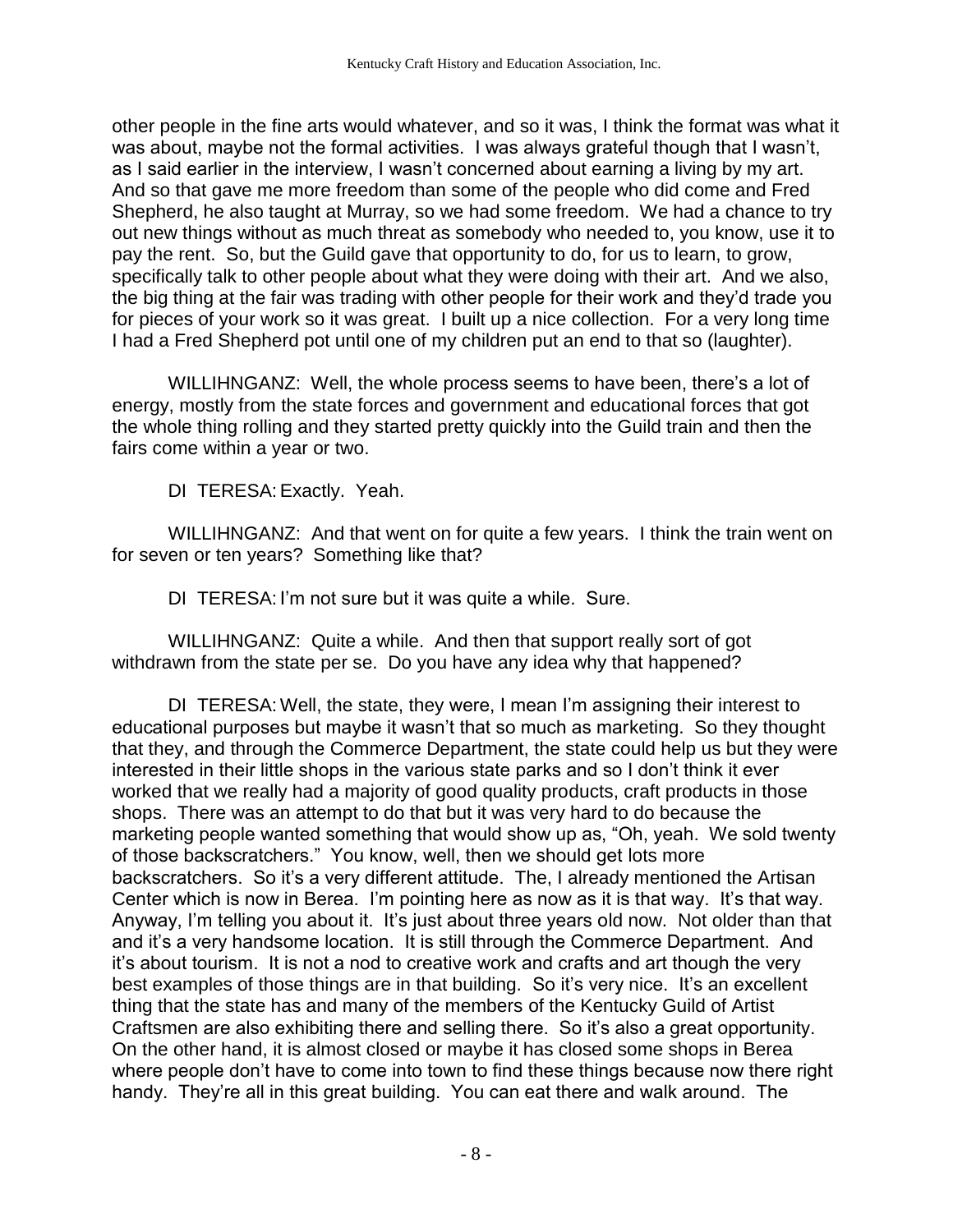restrooms are beau…they've won prizes for their restrooms by the way. (Laughter). If you can imagine what that would encounter. But you know it's another story. I do have some paintings there, I'm very glad to say and I have, every year I do my own Christmas cards and after a while I began to accumulate my extra printing that I had done so I began to sell those and they always keep a group of those there and also posters so. And prints of this nativity that I was talking about, they do have those. They are on a small scale so they can be put in a suitcase and carried with someone and used as a devotional wherever they travel or live. That's the way it would have been done in the middle ages.

WILLIHNGANZ: Interesting. Where you ever involved in any of the leadership responsibilities within the Guild?

DI TERESA: I was never president. I was on the board and the board, you know. It's just like any board, many challenges, many would come up unexpectedly and blah, blah, blah, things about the fair or memberships or just sort of hacking through and trying to find some sensible solutions to the problems that, whatever came up, which I honestly can't remember at the moment. I just remember sitting there for hours talking about it. I do remember, we would drive from Berea to Elizabethtown, which was considered a central location and people would be there, Emily Wolfson, Richard Bellando, myself and I can't remember others, Jerry Workman, other names. And we would, you know, Richard was one of our early directors and we would talk and try to iron things out and the Guild on those days, we were really operating close to the soil so the Guild didn't even buy our lunch. We drove there, we spent the whole day and then we couldn't have our lunch bought by the Guild. Everybody paid for their own lunch and then even when we did the judging of people who were wanting to join the Guild, the Standards Committees, same thing. We'd drive to Murray, Kentucky for review of this stuff, look through it, give reasons to people, letters would have to be written, etc. and actually in that case too, people were, if it was in an area that I had some expertise, and this would be true of anyone on the Standards Committee, they would provide our name to the person who did not make it and that person could contact us and talk to us about improving their work or other things or whatever. And so we, they did that and I was, you know, I did that a number of times for people.

WILLIHNGANZ: Do you think the guild has played an important role in fostering the growth of arts and crafts work in Kentucky?

DI TERESA: Well, I think before the Guild nobody had any idea that arts and crafts were worth anything at all. I mean, it was just something that some people did. You know, women did quilting at home or crocheted or something and in the mountains there was some tradition but really the tradition of the mountains I think ended with World War II so it was a long time ago that it was really a serious tradition. There was some very old people who still made chairs or such things as that for their communities and sold them but some people made brooms and such. Most of the people, by the time that the fairs started and the Guild started up, were my generation so I was . . . How old was I? I was twenty-four years old. And the, everybody, the other people who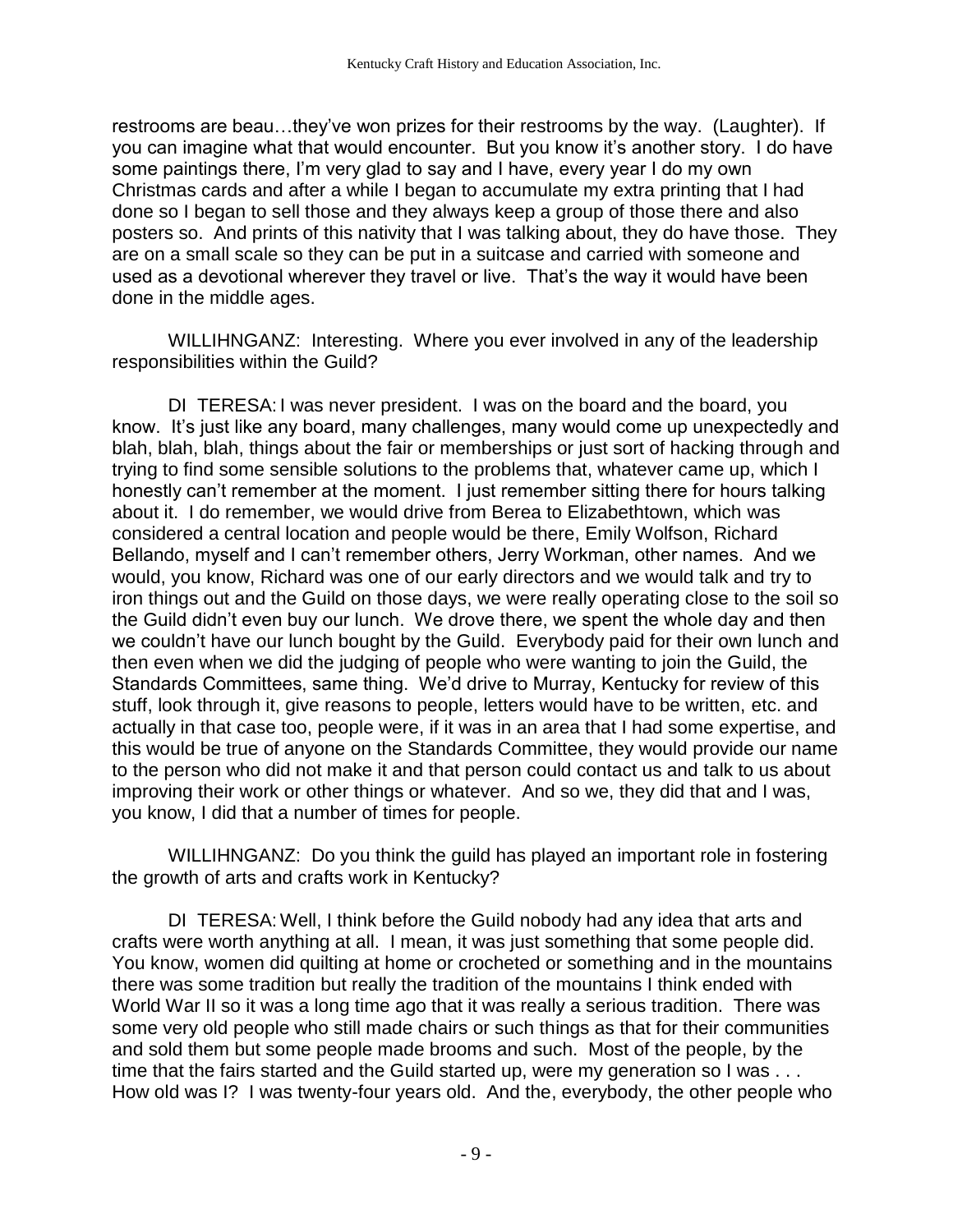did the traditional things were elderly. Most of the people who were at the fair were people educated in universities and colleges. So there were some older people who would come and as they say would rive shingles. They would demonstrate shingle riving or they would weave chair seats or something like that but those were really in the minority so that was changing. But I think the guild really demonstrated to people that crafts were a viable lifestyle and that, I'm trying to think of, George Jensen in New York, this is a store that was on Fifth Avenue. It's now on Madison Avenue, still in New York; major center for very fine crafted items from Europe and here came to our fairs and selected things which they would sell in their store. So they got some of my banners and when I was in New York, I got to go and see, and here they were, George Jensen in New York. It was really quite amazing and I wasn't the only one of course. But it brings to mind that they had, and prices were, you know, they didn't ask for a wholesale price. They paid the price you had on it and then they doubled that and sold them in New York. Well, I'm from New York, and I know how these things work and at one point they sent me a check and I deposited the check and that was it and that was in full payment and a month later they sent me another check for the same amount. And I tell you I heard devils telling me go deposit that but I didn't. I sent it back and thanked them so they got their money back.

WILLIHNGANZ: As time has gone on, obviously after the Guild started and there were other things, there were other organizations that developed that supported the arts and has there been any competition among those organizations for resources or has it been pretty much been an easy negotiation to work together?

DI TERESA: Well, there are more funds available. As time went on, and I'm not sure when we began with, I think it was with Kennedy, the National Endowment for the Arts was created, and so that was before 1963 but that has grown somewhat and then with Reagan it sort of shrunk up. And you know various kinds of funding have been available. Excuse me. Nothing like the National Science Foundation which I always thought was too bad because we need this creative experience as well for people but they didn't ask me about that. So I guess what I'm saying is more money became available. The state became wiser in ways to distribute it and to deal with applications of groups and so they continue that. They do some, depending on who's governor at that time, they do some support of the arts in general but it's a much broader than it was when we, when the Guild first started. So there would be the competition for funds but there would be more funds. Now if we're talking about competition for markets, that's a different story because now you can go to fair that's located in the mall and a lot of the things are very manufactured looking to me. They are not made in China but they might as well be. They're so very standardized and so that's kind of sad because people who buy them think they're buying something that is truly handcrafted. The mark of, I love handcrafted things and wonderful Kentucky baskets and such things which are still being done by a select people and weaving of various kinds and ceramics, the whole bit, woodworking, wonderful things, instrument making. Homer Ledford, a person that just died a couple of years ago, maybe last year, had a lifetime of making and playing these marvelous instruments that he did. He had a small band and was very creative in his approach and he earned a good living doing that, maybe better than a good living, I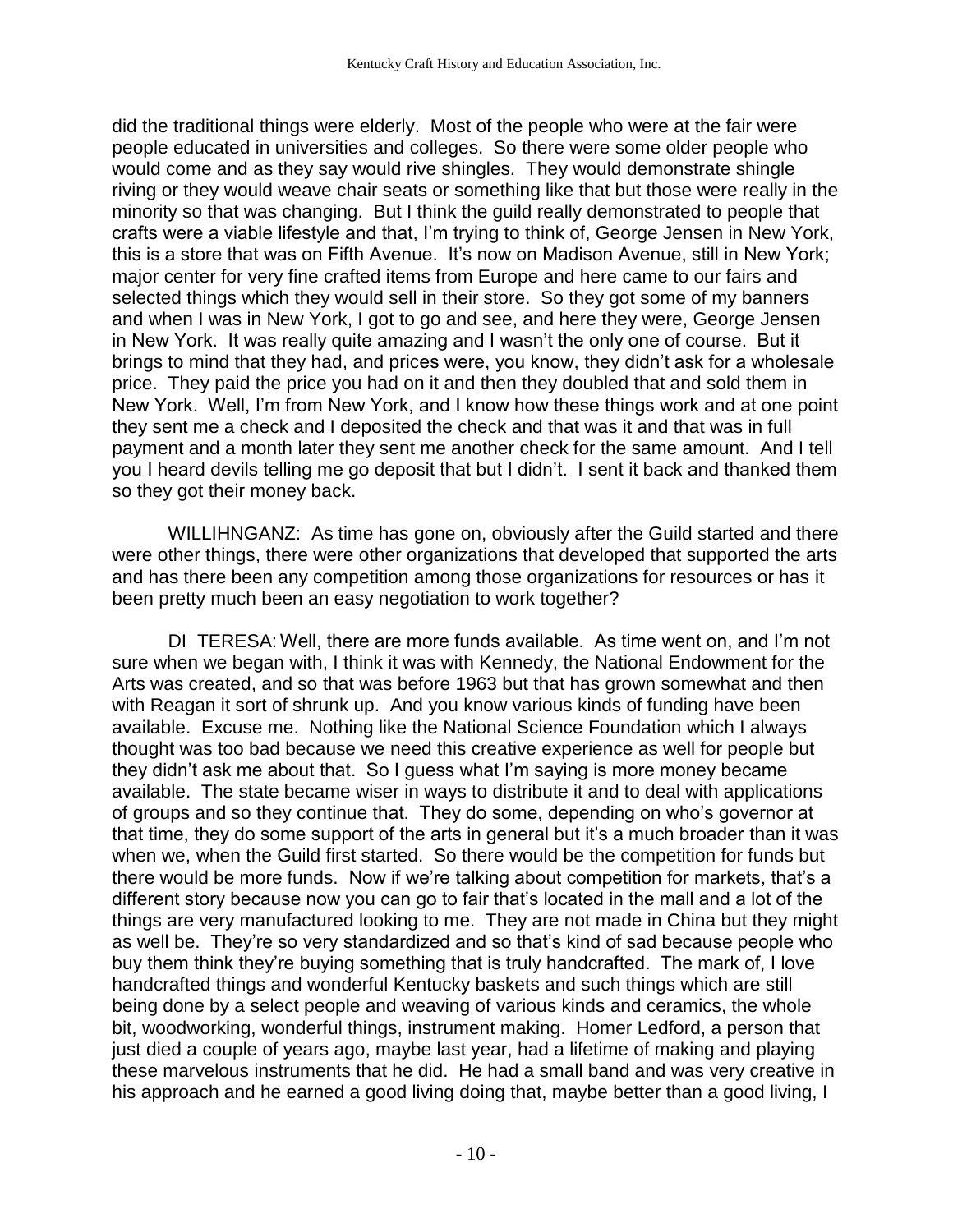would say. In Berea, Warren May does dulcimers and his dulcimers are very famous and people are always buying them and they are very nice and crafted and he also does great furniture so there's still some of that. But there are more kind of commercial things, like last year, I don't want to get off the subject but the Kentucky Guild, not the Kentucky Guild but Churchill Weavers was a tradition in Berea and was is the operative word. A few years ago, it was all handcrafted weaving of different kinds of use, not tapestries but throws and pillows and ties and all sorts of things, napkins and tablecloths, baby blankets. And when it was sold a few years ago to a major national company, it looked like they were going to keep it going. But just about a year ago, they decided that the competition from foreign made textiles was too great. They couldn't compete so they sold, they closed the business, they sold the looms so that's gone. And they were very active in the fairs and very active in kind of demonstrating that crafts were alive and well. But the mistake was to sell to this conglomerate that didn't care about Berea and the Churchill Weavers and its history so it was gone.

WILLIHNGANZ: Don't you always have a certain amount of conflict between, you know, regional local output and the demands of a greater market? I'm looking at, for instance, Louisville Pottery and their choice to basically continue making things sort of in a handmade way but at the same time upping their output so they're really almost into manufacturing.

## DI TERESA:Sure.

WILLIHNGANZ: Even though it's crafted pottery. And I wonder of the decision you make. When I was talking with Lester, he commented about a particular village, I've forgotten where it was, somewhere in Africa, they were well-known for shoes and you had to travel through the mountains to get to this place and finally found this place and they made these very ornate, very fancy, very well crafted, beautiful shoes and some guy came across and said, "We'd like to order some of these." And they said, "How many?" And he said, "Half a million." (Laughter) and then of course they just you know it's just, in the realm of possibilities, but that's part of the problem you get into . . .

DI TERESA: Oh, yes, of course. No way to do it. I don't think there's any way to balance it. It's very hard to; paintings are more one of a kind things, of course. And occasionally I have a request to do something like something that somebody saw that I had and, you know, even that is almost, that's impossible to do but I can do something with the same kind of theme and coloration and directions but I know what you're saying about that. Actually I have had to make some decisions myself with things that I've had where, you know, I have a poster that I did for the gallery with a watercolor on it. The watercolor is called Headed Home and actually there's an acrylic I did of the same theme which is in the Artisan Center and its part of their collection. But and it's, my acrylics specifically are this size and so my nephew, I sent my three, my sister's three children each a poster. My nephew said I needed to get it on the web and sell this and he said it would sell and it probably would sell but how could I ever do this? I mean, I couldn't even, I don't even have the time to ship the things, you know, much less do any correspondence and all the rest. So, it is always that issue and it's overwhelming. I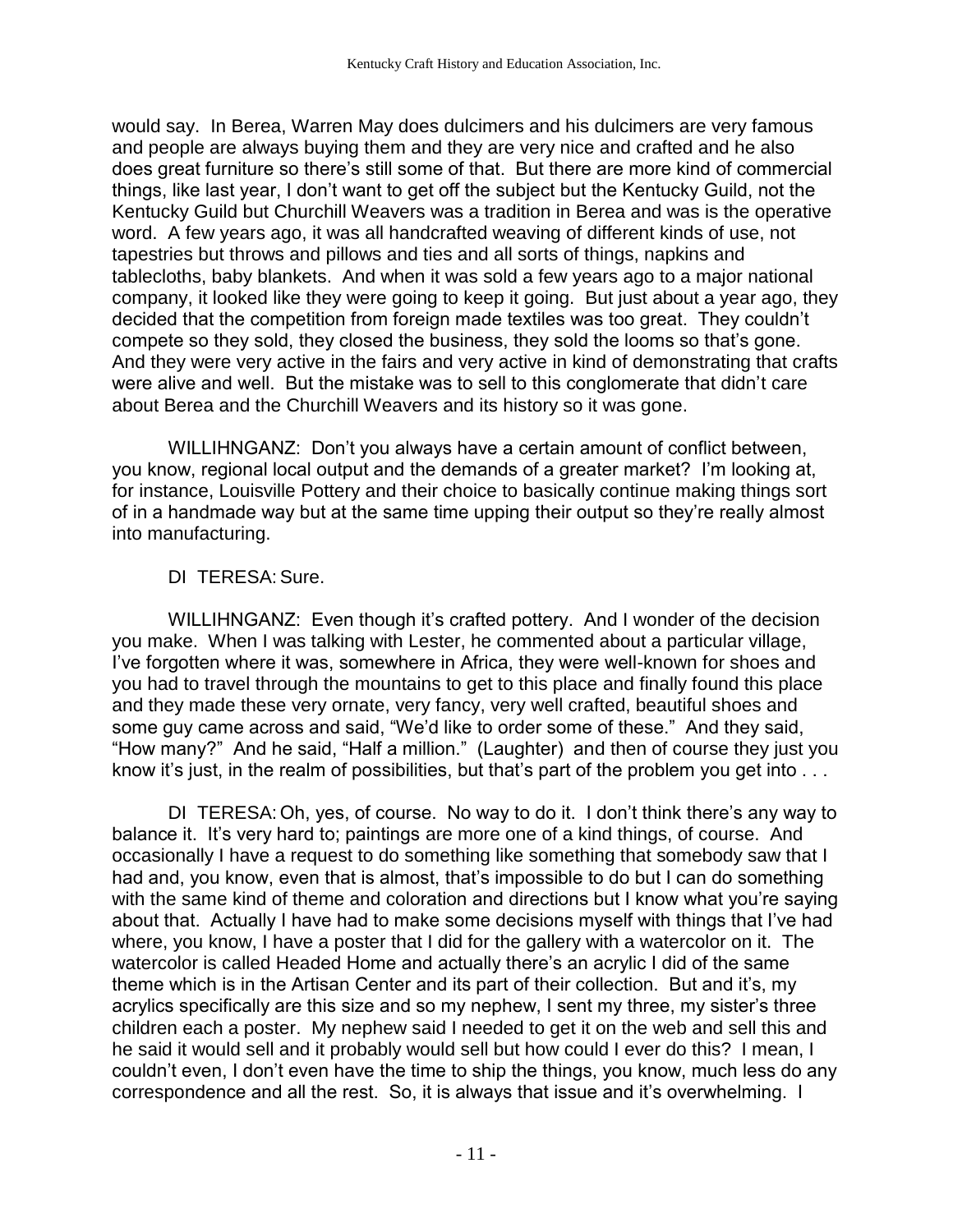know people who have done like production pottery. They're the only craftspeople I know who really have made substantial amounts of money doing that. And it's just very difficult because your, the demands of supply and demand are so difficult to do and they're, you know, I don't know how they do it.

WILLIHNGANZ: It seems like as an artist, you almost have to make a decision about whether you are going to go, I mean you look at what Chihuly has done with his glass (inaudible).

DI TERESA: Sure, right.

WILLIHNGANZ: And I mean he has a production house basically and he grinds them out and they're all over the place and they're stunning but it's very much a production type facility.

DI TERESA:And he doesn't even blow any of the glass anymore. He doesn't work with it directly at all.

WILLIHNGANZ: Right.

DI TERESA: I mean, he just kind of directs and talks to people about what he wants and they do it.

WILLIHNGANZ: It's a franchise almost.

DI TERESA:Yeah, so yeah, it is and I know I've thought about that a lot. I know some people particularly in the area of ceramics where it's wound up being a kind of self made factory and I thought you know one has to decide if you really want to do factory work or not. And it's sad because even though you're the designer, you have to produce the product. Years ago I was working in New York and a job . . . I was working for the New York Public Library and a job came up in their illustration department and I knew someone . . . I was doing some kind of prints, I mean just prints, you know just Xerox type prints people would order and so we were doing that and this, first they advertised within the company. The New York Public Library is a huge business and it was on Fifth Avenue and 42<sup>nd</sup> Street. And they, so I knew some guy who was also a painter and I said to him, "Well, you know this job has opened up." So I said, "You'll probably apply." And I said, "I'm going to apply." And he said, "No, I'm not going to apply. I keep my art completely separate from my work." And I have never done that but I thought, well, that's one way of doing it. So he kept his art pure and he worked, earned money and paid rent, bought his food and all that and probably did very well that way but he kept his art completely his own.

WILLIHNGANZ: Interesting. At the University of Louisville, we had the opening this week actually of the Frederick Heart display. I don't know if you're familiar with Frederick Heart's work with the sculptures.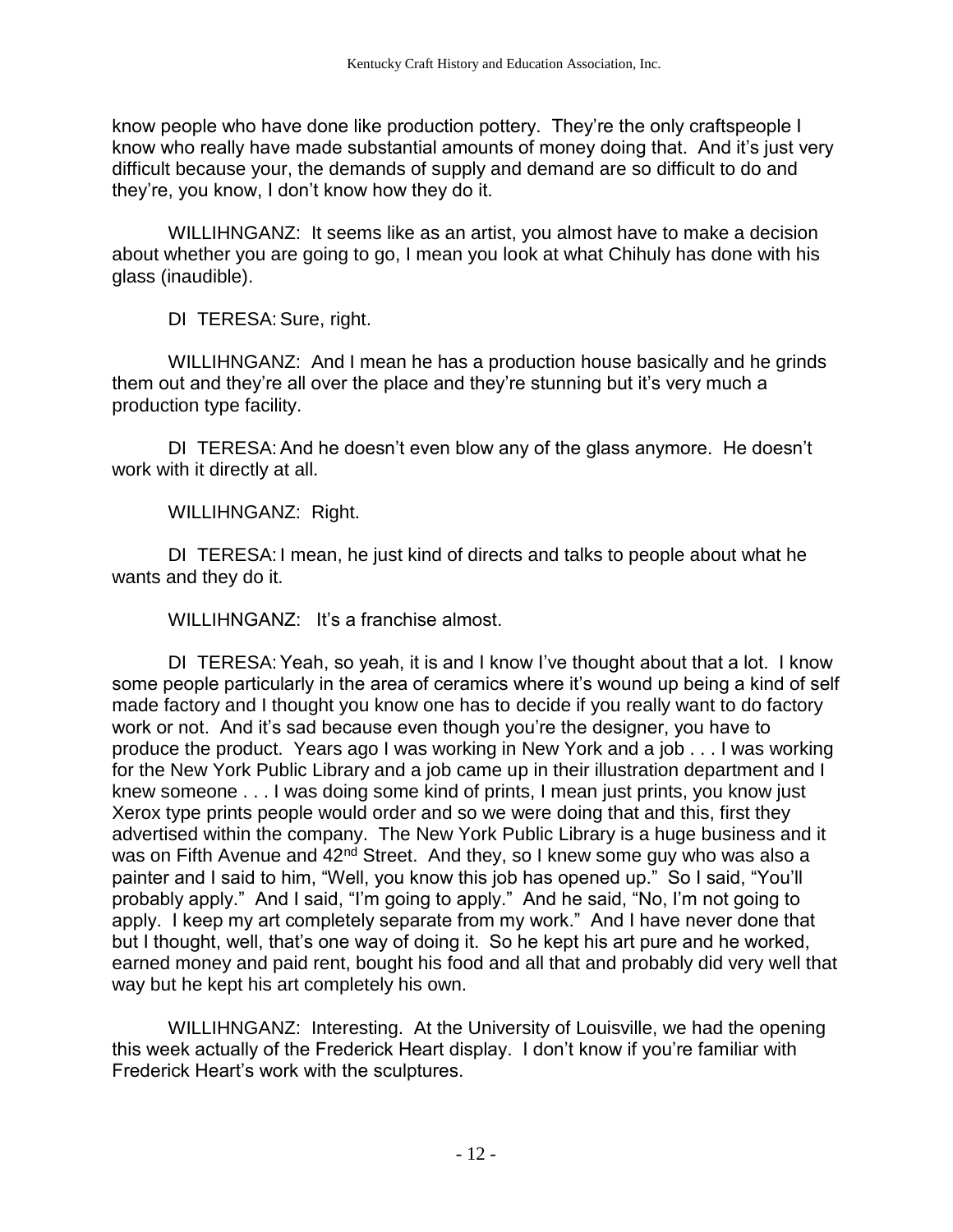DI TERESA:Southwest.

WILLIHNGANZ: Yeah, he did the southwest stuff. He's also done a lot of spiritual stuff from the National Cathedral. He did (unintelligible) for that.

DI TERESA: Hmm. Oh, he did? I didn't know that.

WILLIHNGANZ: He did the three Vietnam soldiers who are in bronze looking over the Vietnam Memorial in Washington, DC.

DI TERESA: Right. And okay is he from Louisville.

WILLIHNGANZ: Uh, he, I believe (unintelligible)

DI TERESA: I'm trying to find, my mind, I'm sorting around to find out who he is. Okay, yeah.

WILLIHNGANZ: He's an enormously talented guy, amazing things and he worked in bronze for a lot of years and then he for the last twenty years or whatever he's worked a lot in acrylic, solid acrylic which he sculpts out so that it's clear. You can see through it. And then there are sculptures in it.

DI TERESA: How interesting.

WILLIHNGANZ: And the result is when you move around the piece, you see reflections of . . .

DI TERESA:Yeah.

WILLIHNGANZ: So you have two or three heads appear where one was before. And he has, for instance, a crucifix that he did and they presented it to the Pope and whatnot. And it's a beautiful amazing crucifix with Christ inside the cross, so he's got the cross and then the Christ figure is actually inside it and as you move around it changes a great deal. And as I was going around the campus, when we did the opening, it was a pretty big important thing with hundreds of people in heavy clothing and the heat. People were walking outside and dying. But we're going

DI TERESA: Were you videotaping that?

WILLIHNGANZ: No, I was not. My wife is the provost at U of L....

DI TERESA: Oh, okay.

WILLIHNGANZ: So I go to a lot of these things. So we're walking around and I saw two different versions of the Christ cross in different sizes. So obviously he'd taken this big piece of creation and then done variations on it and I'm wondering how many of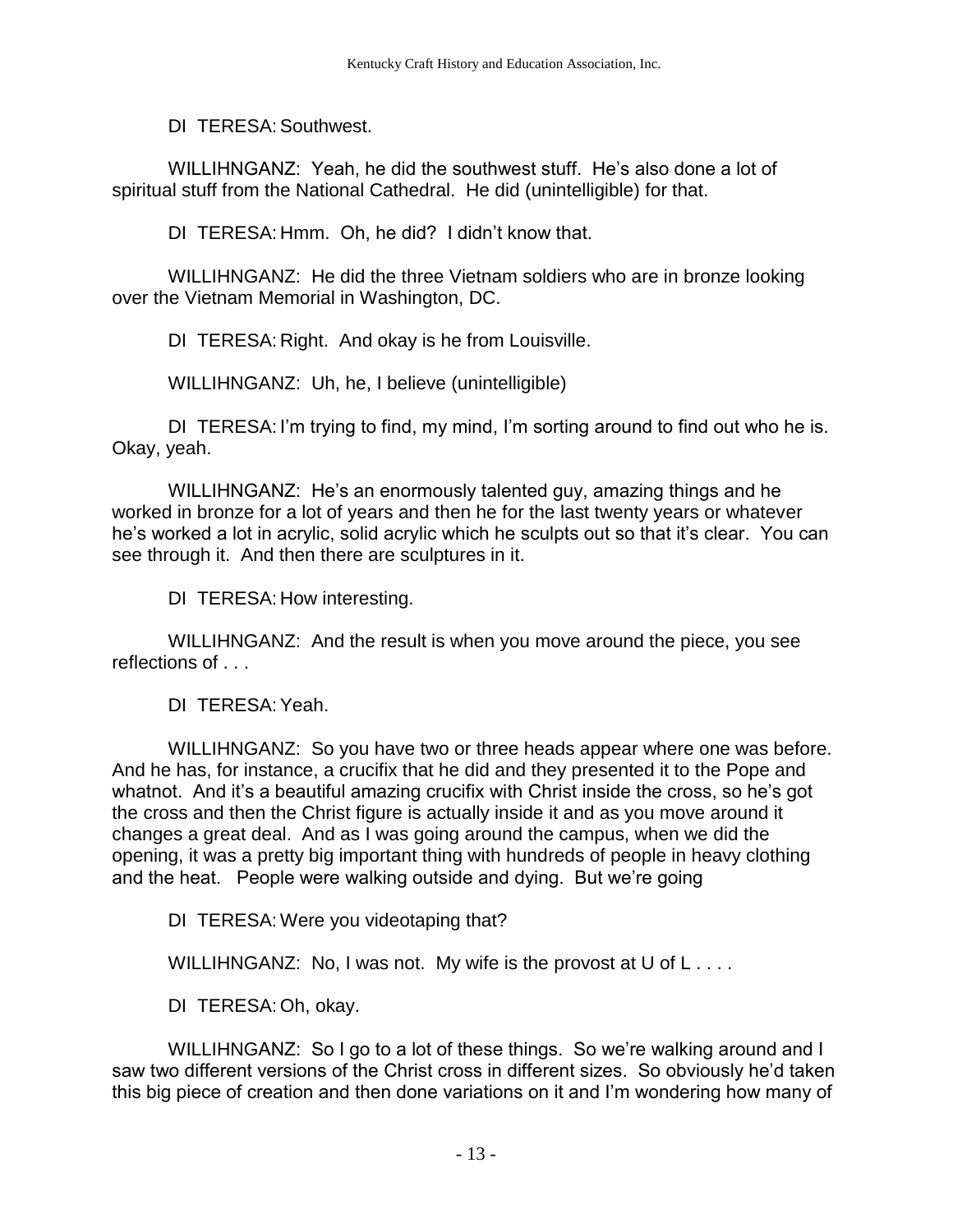those he put into the universe. How many of them are actually there? You know, in the years to come will we see them at the local 5 and dime. I mean, what really happens to your art when you do allow copies to be made in multiple?

DI TERESA: It is amazing because I did a, I had a commission this spring from a group that was doing a new musical in North Carolina and they wanted a poster. I decided I, they told me about the whole story and so I designed the poster first as a painting and then, using Photoshop, placed the lettering and I sent the painting to them as well as a digital cd and the whole bit but they had the painting printed again. They had the original painting but they had it printed again on canvas in different sizes and they said, and they asked me if it would be okay in the future if they would, you know, sell that at performances like in the lobby. They would sell that and it would be a great money maker for them and I have to think about this. We haven't negotiated anything yet but I mean it does happen and I know that with the computer today, they can actually do 3-D things as well so maybe that figure within the cast piece is just another function that they can do, that you were describing.

WILLIHNGANZ: I wonder how many there will be in five years?

DI TERESA:Exactly. Well, they do, they can use somebody who teaches sculpture was talking about it in the department the other day, they can take a photograph and the material. I don't know what the material is; it's some kind of plastic. The computer can construct the image 3-D and then you can cast it and cast it in bronze or whatever you want I guess, I don't know. Anyhow, it's another world, and that's why my thing with the painting with, I really feel like I'm defending the art of painting from all of this other stuff happening because it looks like its happening.

WILLIHNGANZ: Yeah, I think it's going to be very hard to fight it.

DI TERESA:Yeah. I have a course that I've taught which I call computer to paint. My whole process I call computer to paint and students are very interested in it. They are very capable with the computer and they like the idea of moving into and they're not just art majors who take that course. So I'm glad of that. And I thought at the time, when I was experimenting with it, I thought we're doing something really unusual here. Well, I know Photoshop's been around for a while and my wife was telling me that on The Morning Show from Katie Couric or who is that on that? She was interviewing some people at the Chicago Art Institute who are doing the same thing. So I thought at least it was a nice, a good school. You know, we had a good connection. But anyway, I don't know how, what they did. I would never require a student to do this. I mean, I would be very happy for them to just work in the direct traditional way because I think it's important not to make . . . that kind of demand could be too restrictive to someone. So in that sense, it's always open. Of course, if they sign up for the course, and that's the name of the course and that's what we do.

WILLIHNGANZ: There's been such a change in the way art is used and whatnot and I was reflecting the other day that it's sort of interesting that in some ways it's been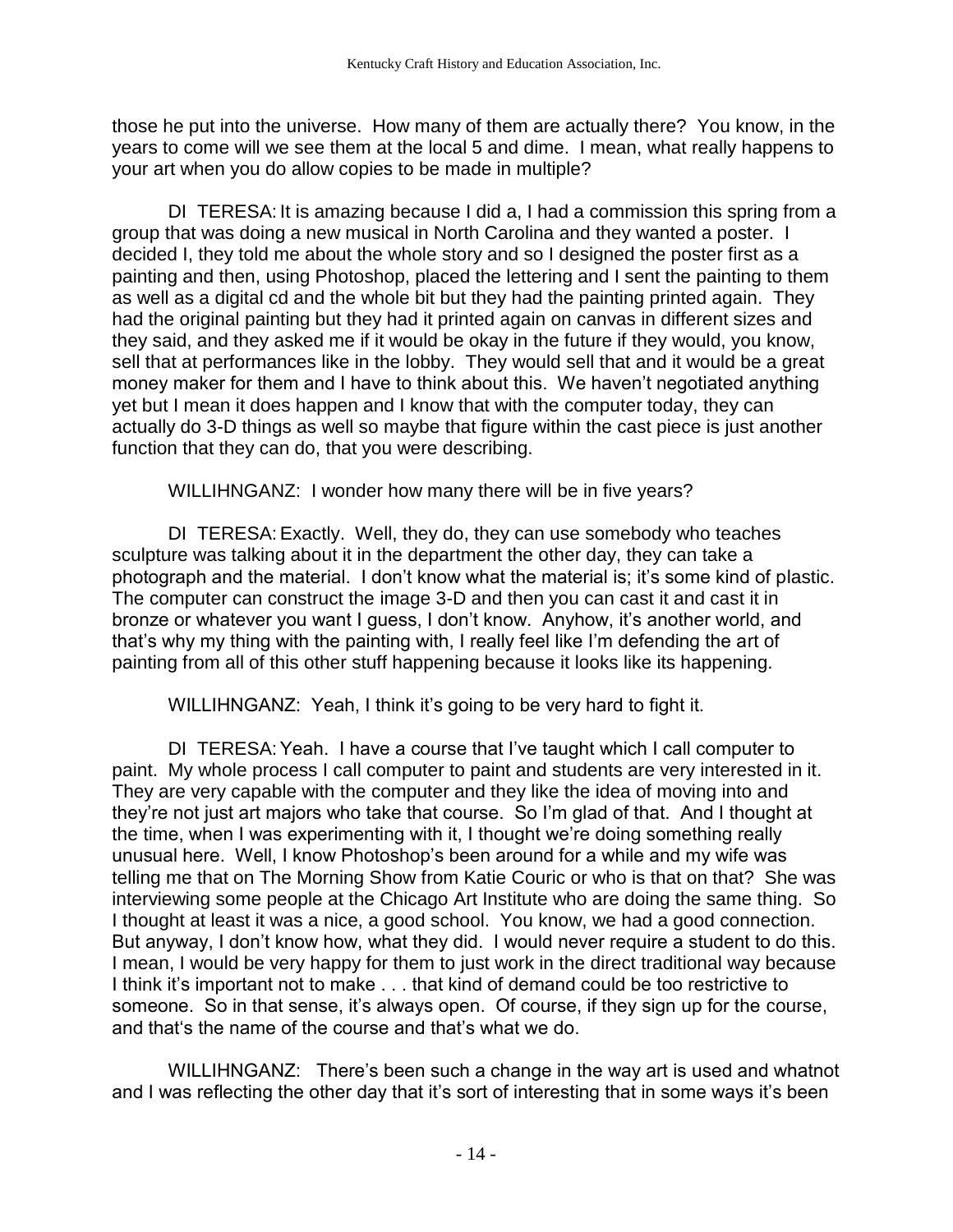paralleled by what's happened in food. If you look at the way traditionally we made food 200 years ago or a hundred years ago, you made it at home to have food. And now we're in the age of manufacturing where you go to the store and they buy the food and then make it at home and then you have boutique food stores. You have whole foods making specialized green products and no preservatives and Rebecca Grace milk and all of that.

DI TERESA: Right. Sure.

WILLIHNGANZ: Sort of the crafts have gone the same way. We used to build chairs because we needed a chair.

DI TERESA:Sure.

WILLIHNGANZ: But now it's an art form.

DI TERESA:Exactly.

WILLIHNGANZ: It's handmade; it's a different product from what you buy from China.

DI TERESA:Exactly.

WILLIHNGANZ: And it's interesting how we sort of rarified our output.

DI TERESA: There are two things that makes me think about. There was, I don't remember the man's name but there was an elderly man at the early fairs who made rockers of walnut and they were very coarsely made but they were very handsome, very handsome. And he would use hickory bark to make the seat and back and so on and that sort of thing. And they really were an art form and his prices then were like \$350. Today they would be something like \$700 but still it would be very modest so that people could afford them to use and he, you know, he was a real mountain guy with a big beard and the whole bit, work shirt. And I get a catalog because my son is interested in, and he's made some furniture, but I get a catalog from Thomas Moser and they do furniture, very finely crafted furniture and they have these wonderful chairs that have . . . the wood is, you know, the grain of the wood is gorgeous and you see the whole side of a side, uh, not a side chair but like an easy chair but the whole side is this wood, beautiful grain. And those chairs are \$3900. So it's not exactly the kind of thing that no matter how much a person loves the natural look at wood would be able, I mean we're moving into that kind of thing, where they do have wood craftsmen but practically speaking, the price is prohibitive if they're going to be reasonably paid. And as I've often said, somebody says something to be about the work of a, price of a painting, and I said, "Well, you know, the last time I went to the dentist, I didn't try to negotiate him down for my tooth filling." You know what I mean. We just simply pay for a professional person to do something for us that we can't do for ourselves. And I think that's the answer to both fine crafts and arts today or anything. I mean again, the Pavarotti, when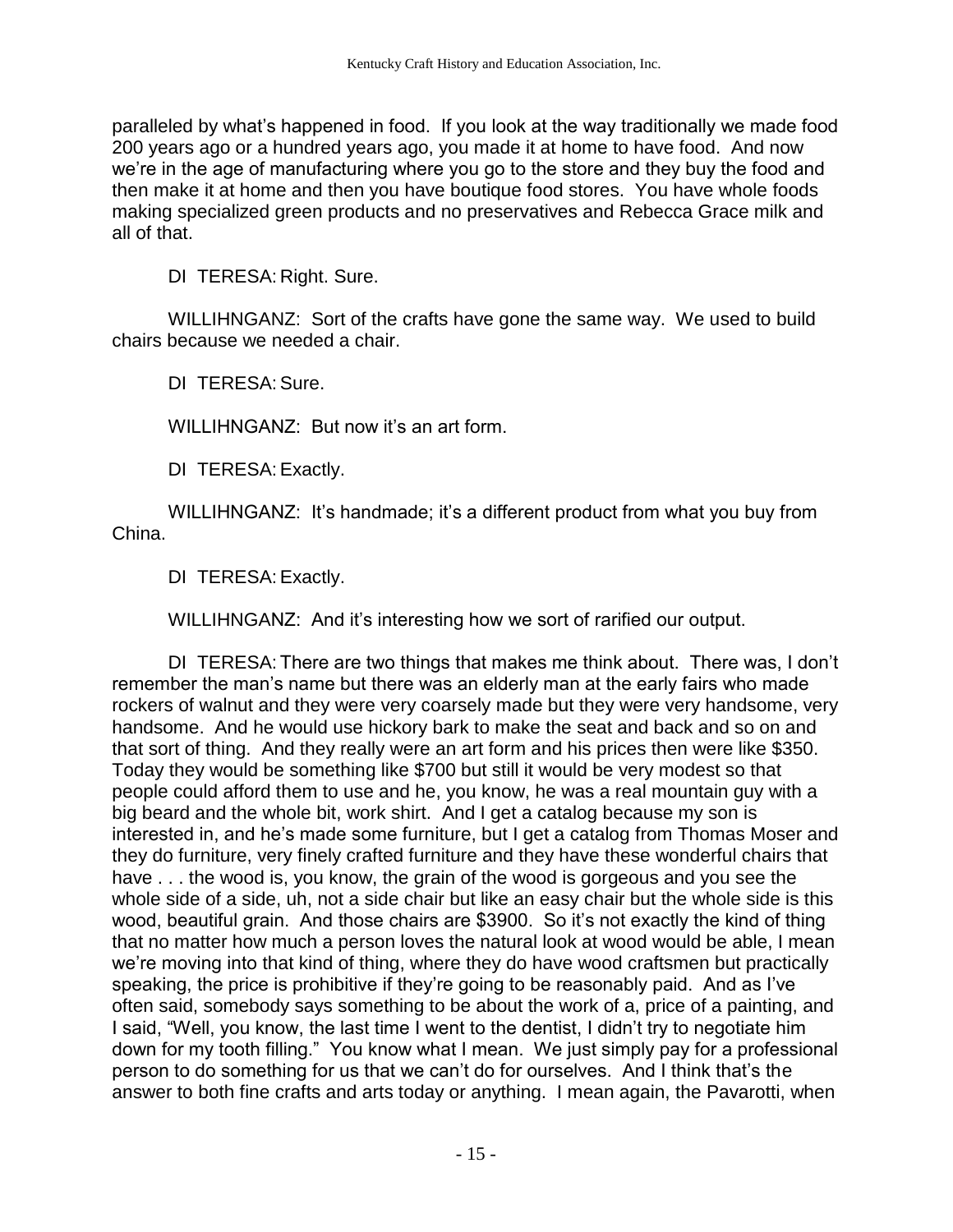I heard some of the recordings again, it just lifted me up and I thought I can't do this myself. You know, I can't do that. This person can do it and he should be well paid.

WILLIHNGANZ: But I wonder too as you do this if you're not to some extent taking the crafts away from the people just in terms of, we get into juried art fairs and to get into an art fair, you have to have a lot of talent.

DI TERESA: Oh, sure.

WILLIHNGANZ: You're not getting in there unless you can meet the standards and standards are quite high.

DI TERESA: Sure.

WILLIHNGANZ: And I, as a, I don't know that I consider myself a crafts person per se. I've built furniture and we sleep on the bed I built and I've got various things around the house . . .

DI TERESA: Sure.

WILLIHNGANZ: But I'm no master woodworker. I go to, of course, I go to the St. James Art Fair and some prestigious places but I go there and I look at this dazzling woodwork . . . .

DI TERESA: Oh, sure.

WILLIHNGANZ: and I'm thinking if I had forty, fifty years left I couldn't get to this level.

DI TERESA: Oh, I know. That's remarkable.

WILLIHNGANZ: And you become almost more of an audience rather than a participant. And I wonder if that really the message we want to send because, like you said, the earlier emphasis of the Guild was in education, in bringing artwork into consciousness so that, I assume, people would participate in it and take part in it and celebrate it and enjoy it.

DI TERESA: Right.

WILLIHNGANZ: But be able to do it.

DI TERESA: Right. The way you're talking about it, I feel a very sympathetic cord and I think there's still room for the educational purpose. I wish the Guild could get in a position. Maybe we could get grants from some major foundations or something that will pay for this educational dimension because I think people still need that, you know. I wouldn't be doing paintings if I didn't think they had a purpose for people. And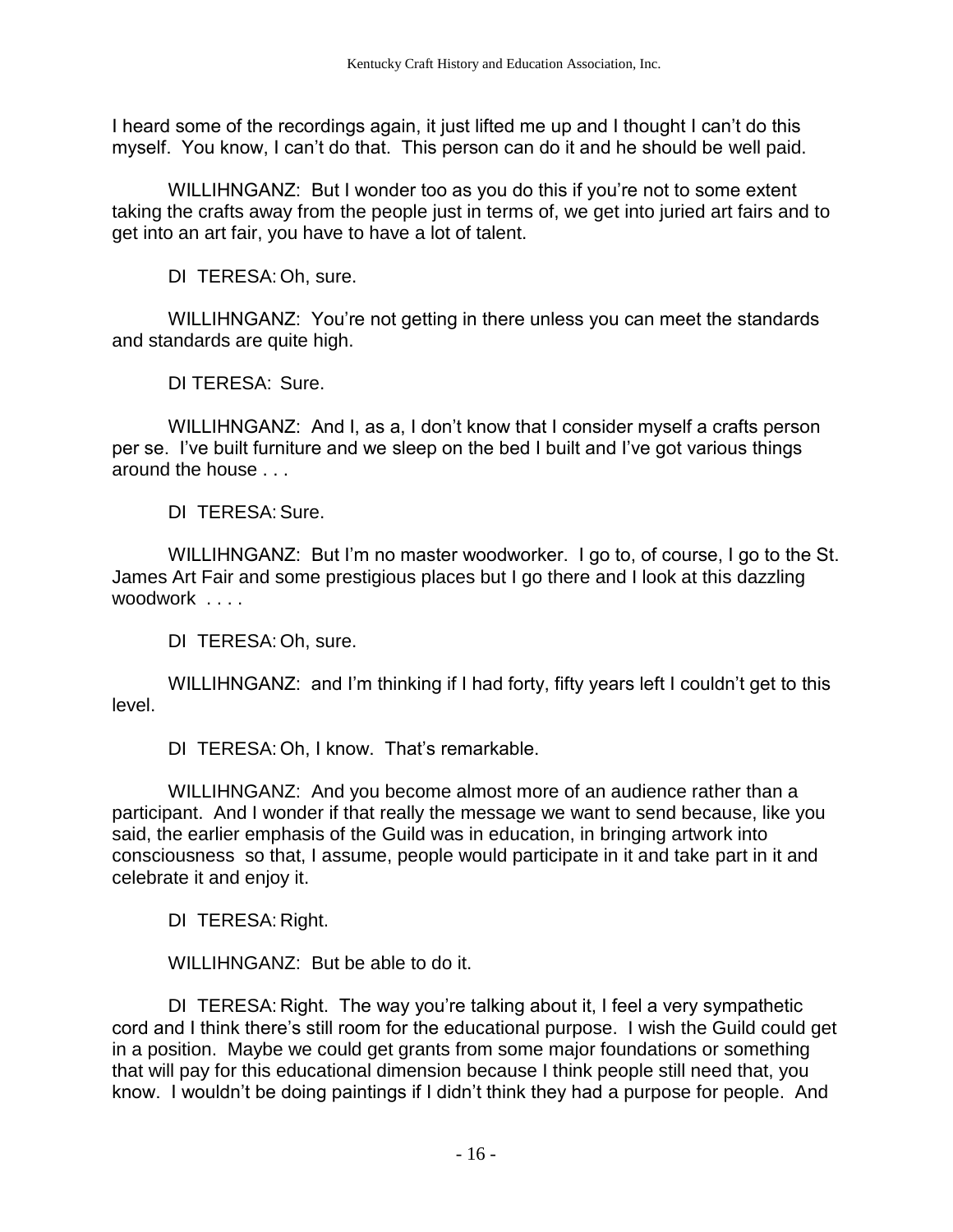as I earlier said, you know, I don't own many paintings of mine but I know I've done a lot of them, probably a couple of thousand or more and they are out in the world and that's where they belong. So I think that, yeah, it's about getting people to participate or to join in, joining in and that doesn't mean doing something crass or very ordinary. It isn't that. That's really an insult to people who see the work but just something of the best quality and your most sincere attitude and you bring everything you are to every piece, whatever it happens to be. You know, the potter, their hands are more than just hands in clay; there's a whole cone of experience that moves into every piece that they do and that's true for painting or any of the crafts. You know, so it's not anonymous. It's not, yeah, this came from China. A few years ago, we were at the Chicago Art Institute and bought two bowls, two very handsome bowls with kind of a little handle. They looked, they were from the Far East but we didn't know where they were from, or from Asia, but they looked it up and couldn't find where they were from in their records. I mean they knew what distributor they bought them from but that didn't help with the true origin but they are very handsome. They are made from the roots of trees and gorgeous grain and handcrafted and every one individual and we paid about, you know, \$60 which I thought was very cheap and recently I was someplace in Lexington where they had similar things from China which were selling for \$20. And that doesn't make the ones we bought, I gave one to one of my sons and the other one is waiting to be given to the other son. But it doesn't make them less beautiful. But they become anonymous. It's not about a person. I love to know the person that made piece or know about them or why and it's great to know that. Warren May, as I said, is a dulcimer maker and I know him personally and I can walk into his gallery shop down here around the corner and just talk to him and I think people still value that. People who come to the gallery and they always want to talk to me before they buy a painting. And they understand intuitively that it's something that we're giving personally and they're exchanging money for it but the money doesn't really buy it. It doesn't buy that quantity. That quantity is present because we're artists and craftsmen.

WILLIHNGANZ: Where do you want to see the Guild go in the future?

DI TERESA: Well, one of the things already is a greater educational purpose, I think very important. Um, otherwise, our purpose is not different from any commercial fair. There's a commercial fair that takes place in Berea in the summers that is strictly people apply to do it and they gather together and have the fair and make whatever money that can and pay the commission and they get out. I mean that's the beginning and end of it and I would like the Guild to have a greater purpose. I think it would serve the Guild more as well because frankly today, there are so many such fairs, that just being an ordinary crafts fair is nothing. It's a negligible quantity today. And if we do the education and let's say have workshops, and other things, I can imagine all sorts of functions that we could conduct if we had some moderate funding to do it, to deal with, you know, what an arts and crafts item is, for instance, or maybe the history or maybe. I don't know, whatever. Nothing too cold and too boring but something with, I think people would come. They'd be interested in that. And it would accrue to everything we do so it would accrue to sales, definitely accrue to sales. But that wouldn't be our primary purpose.